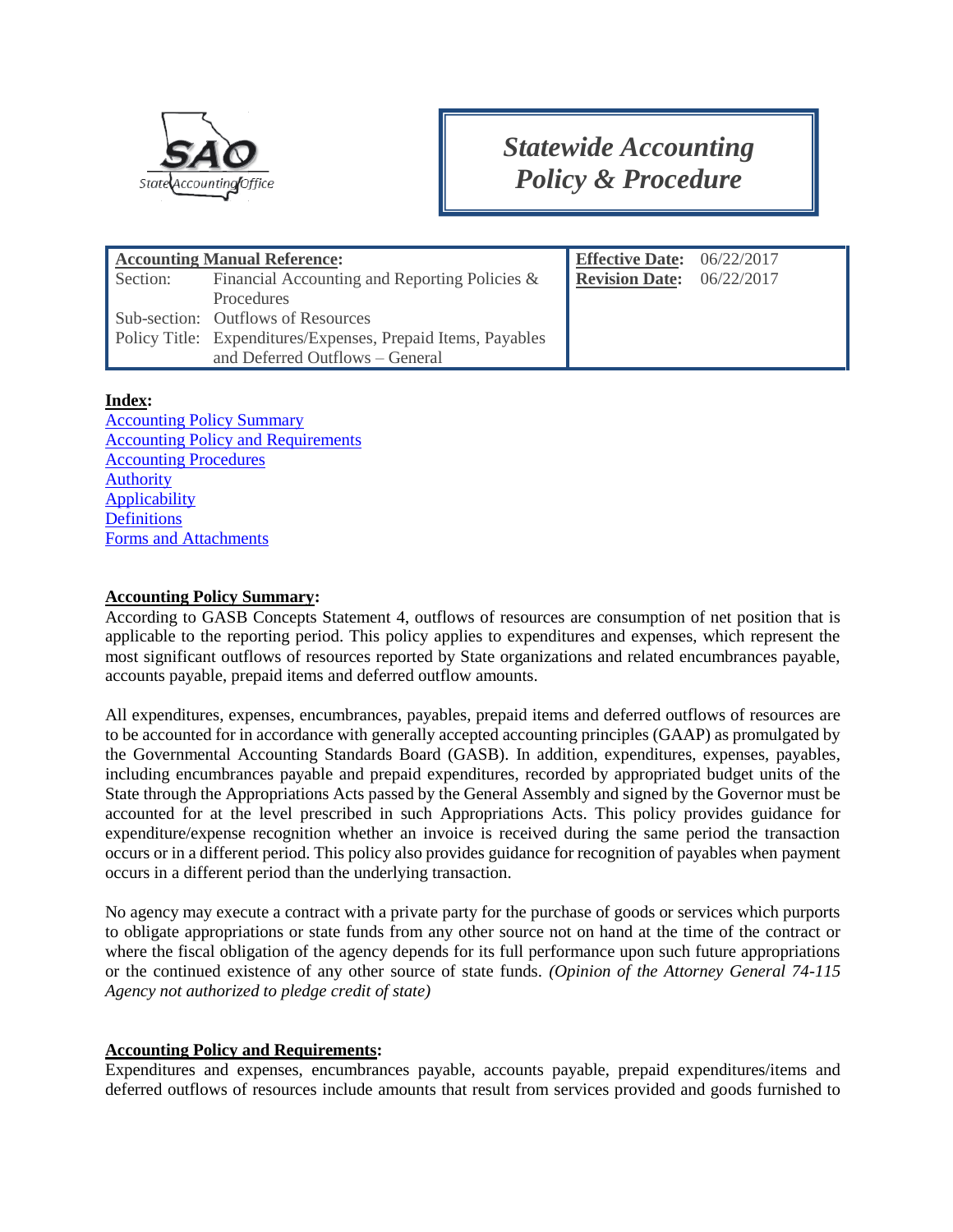State organizations, organizations and individuals including personal services, professional services and contracts, grants, benefits, supplies, utilities, travel and similar items.

Encumbrances payable, for statutory basis reporting purposes, are short-term liability accounts representing amounts obligated by State reporting organizations to individuals, firms, corporations, other governmental units, or other GAAP funds. Encumbrances payable include amounts for services that have yet to be provided or goods that have yet to be received at the end of the reporting period for which funds have been obligated.

Accounts payable, for financial reporting purposes, are short-term liability accounts representing amounts owed by State reporting organizations to individuals, firms, corporations, other governmental units, or other GAAP funds. Accounts payable include amounts for services provided or goods furnished to the State before the end of the reporting period, for which payment has not yet been made.

Contracts payable, for financial reporting purposes, are short-term liability accounts representing amounts owed by State reporting organizations on contracts for services provided or goods furnished to the State before the end of the reporting period, for which payment has not yet been made.

Other payables and/or liabilities may be reported for amounts due for services provided or goods furnished to the State, not listed above.

Prepaid expenditures/items include payments made to individuals, firms, corporations, other governmental units, or other GAAP funds for services that will benefit periods beyond the fiscal year-end. In essence, these are payments for goods or services that will be received in the future. For example, rent that is due on July 1st, but is paid for in June would be recorded as a prepaid expenditure.

Deferred Outflows represent the consumption of net position that applies to a future period(s) and thus will not be recognized as an outflow of resources (expenditure/expense) until then.

Organizations included in the State reporting entity are required to maintain their accounting records in a manner which will provide for the preparation of GAAP financial statements and/or budgetary statements. Day-to-day operations may be accounted for using one basis of accounting (a budgetary reporting basis, such as the statutory basis or the cash receipts and disbursements basis) and year-end reporting information may be prepared to accommodate reporting on a different basis of accounting (a GAAP basis).

As governmental, proprietary, and fiduciary funds use different GAAP bases of accounting to record and report their transactions, the accounting treatment of expenses, expenditures, encumbrances and payables may be different for different fund types. GAAP requires that these transactions are recorded and reported based on the type of transaction (e.g., exchange, exchange-like, or nonexchange). A more detailed explanation of the types of transactions is included in the Recognition and Measurement section of this document.

#### *Recognition and Measurement*

Types of Transactions – All expenses, expenditures, encumbrances and accounts payable, prepaid expenditures/items and other outflows of resources for each of the types of transactions described below are recorded in line with the recognition criteria for the applicable basis of accounting:

- *Exchange Transactions and exchange-like transactions* Transactions in which each party to the transaction receives and gives up essentially equal values (e.g., purchases of goods and services).
- *Nonexchange Transactions* Transactions in which one party gives value or benefit to another party without receiving equal value in exchange. There are two types of nonexchange transactions relevant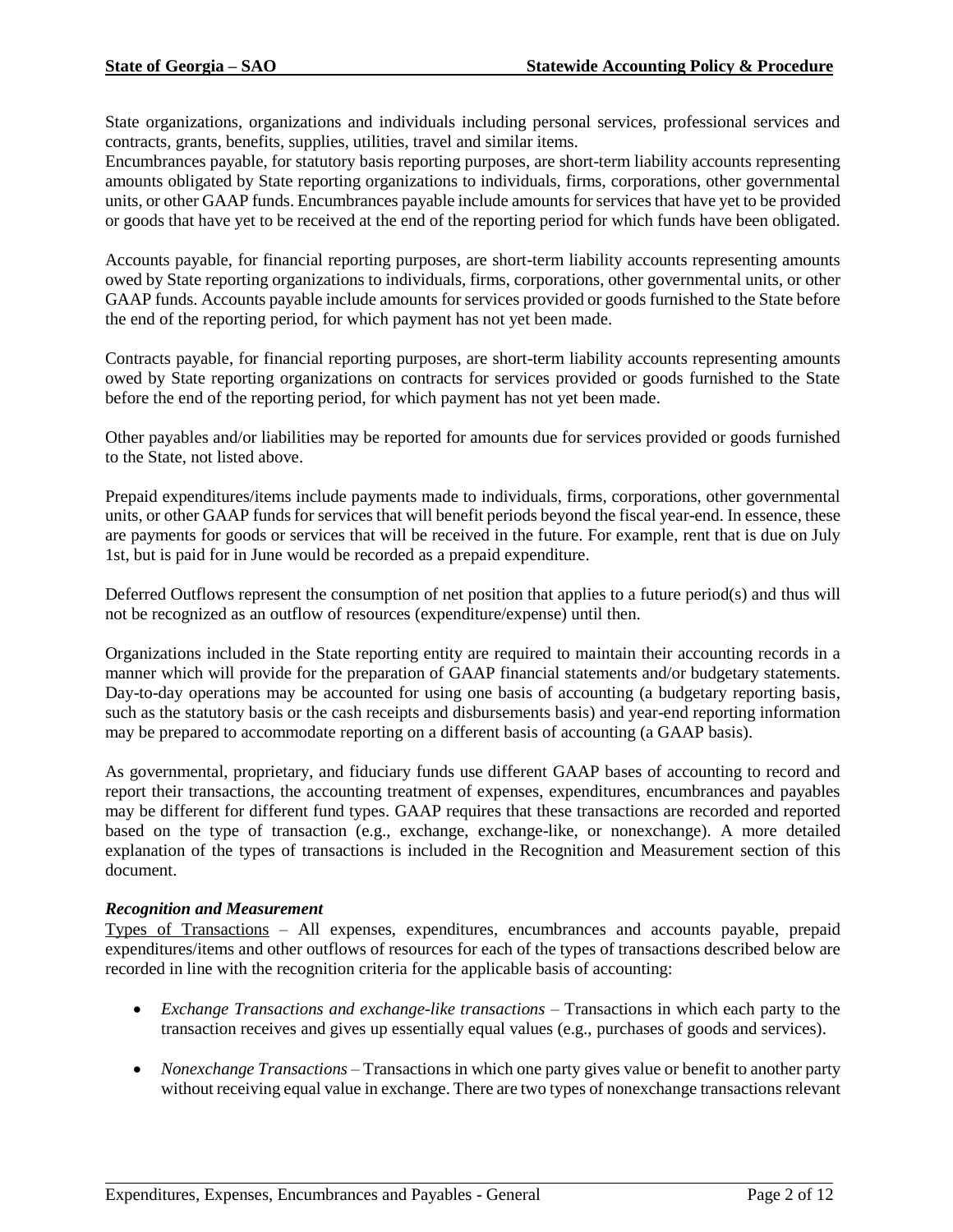to recognition of expenditures/expenses. A significant portion of the expenditures of the State (i.e., grants and entitlements or benefits) fall into these two types:

- o **Government-mandated nonexchange transactions** result when a government at one level provides resources to a government at another level. The provider government requires the recipient government to use those resources for a specific purpose or program. Examples of government-mandated nonexchange transactions include grants to local governments.
- o **Voluntary nonexchange transactions** that result from legislative or contractual agreements other than exchanges entered into willingly by two or more parties. The provider frequently establishes purpose restrictions and eligibility requirements. Examples include certain grants, entitlements and donations.

Recognition Criteria – Certain criteria that are critical to recognition and measurement, which are addressed in the bases of accounting below, are as follows:

- *Measurable* is when an amount can be accurately determined or reasonably estimated
- *Incurred* is when the reporting organization has substantially acquired the benefit for which it is consuming net position,
	- o For **exchange transactions**, this is when goods or services have been received.
	- o For **nonexchange transactions**, a distinction is made between the two parties to a nonexchange transaction, the recipient and the provider. State reporting organizations can be a recipient, for example, of revenues from a federal grant award. State reporting organizations can also be a provider, for example of expenditures of Quality Basic Education (QBE) grant funds to a local education agency.

When a State organization is a recipient (of revenue), expenditure recognition (by the provider) is dependent on the State organization meeting all eligibility requirements, including incurring allowable expenditures, if applicable

When a State organization is a provider (of expenditures), the State organization's expenditure recognition is dependent on the recipient of the grant, entitlement, etc., meeting all eligibility requirements, including incurring allowable expenditures, if applicable.

Expenditures/expenses which have been *incurred* are generally offset by accounts payable (unless payment has already taken place).

- *Obligated* (specific to statutory basis of accounting only) is when an appropriated budget unit has a duty or responsibility to sacrifice resources through a purchase order, written agreement, or a recurring expenditure under which all of the following conditions have been met:
	- o **Confirmed vendor**
	- o **Specific project/services/goods**
	- o **Specific price for project/services/goods**
	- o **Stated time or range of time for delivery/completion**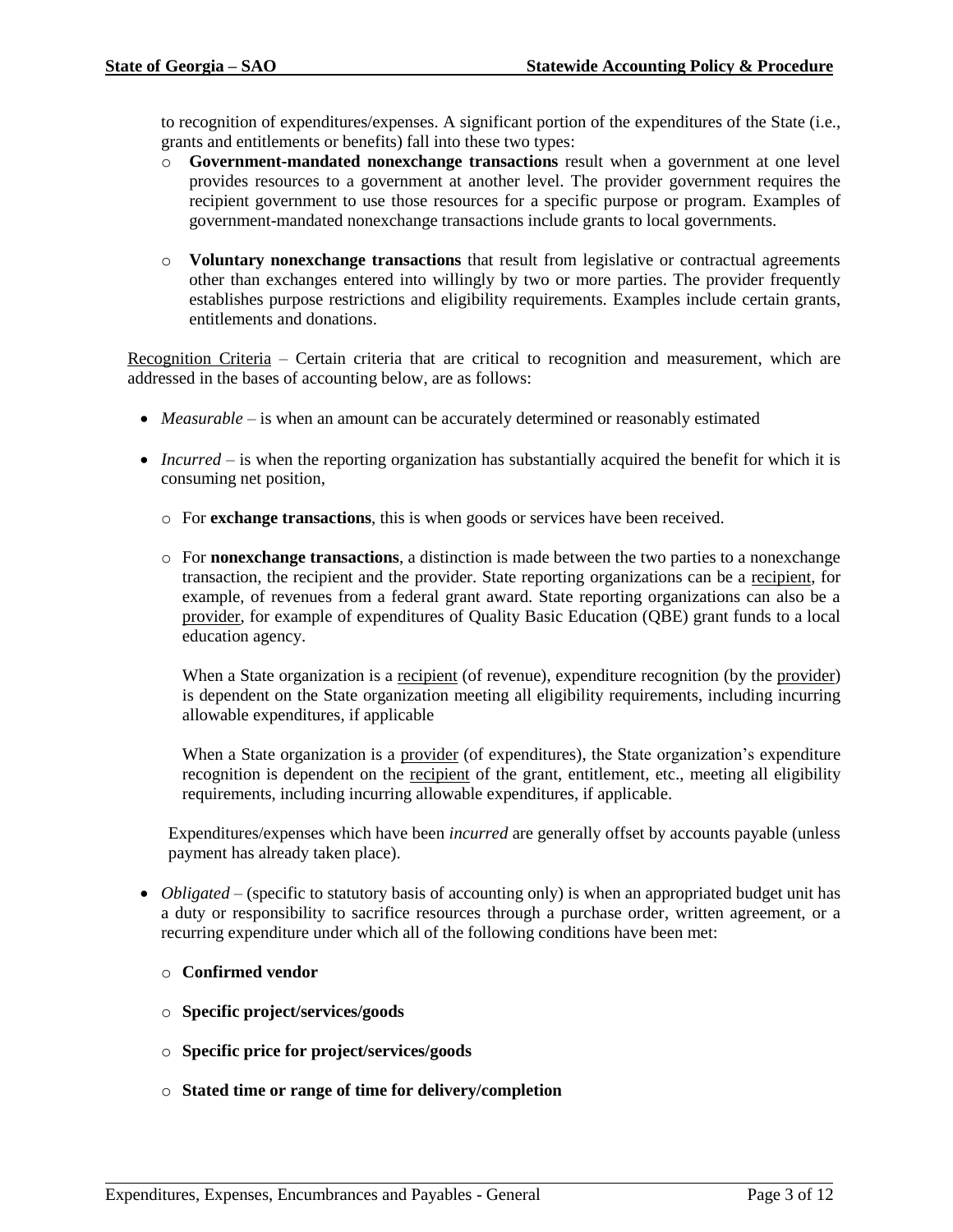Expenditures which have been *obligated* have not yet been incurred and should be offset by encumbrances payable.

#### *Basis of Accounting*

As noted in the Accounting Policy Requirements section above, the basis of accounting utilized for recording day-to-day transactions of a reporting organization's fund may be different than the basis of accounting used by this fund's activities for GAAP reporting purposes. The most common example is activity recorded in the Budget Fund using the budgetary reporting, statutory basis of accounting to record day-to-day transactions and reporting those same transactions in GAAP reports using the modified accrual basis of accounting.

Statutory Basis – For budgetary reporting, the State's Budget Fund and Debt Service Fund use the statutory basis of accounting. As described in the *Basis of Accounting and Reporting – Overview* policy, the statutory basis of accounting for most expenditures and payables is substantially the same as the GAAP modified accrual basis of accounting with some exceptions. Under the statutory basis of accounting, expenditures and accounts payables are generally recorded when goods and services have been received, that is, the expenditures have been incurred. (See below for the complete definition of the GAAP modified accrual basis).

The statutory basis of accounting differs from the GAAP modified accrual basis in that expenditures and encumbrances payable can be recorded when purchase orders or other contractual obligations to procure goods or services have been executed, that is, funds have been obligated. Expenditures for items not requiring purchase orders are recorded when the goods or services are received. However, State reporting organizations may record these expenditures (those not requiring a purchase order) when presented for payment as long as the application of this method is applied consistently and the appropriate number of occurrences is reflected each year. For example, the monthly utility bill may be recorded when the expenditure is presented for payment as long as 12 (and only 12) utility bills are reflected as expenditures each year. In these instances, goods and/or services need not have been received for the expenditure to be recorded.

No State organization included in the appropriations act may execute a contract (contract or purchase order) with a private party for the purchase of goods or services which purports to obligate appropriations or State funds from any other source not on hand at the time of the contract or where the fiscal obligation of the organization depends for its full performance upon future appropriates or the continued existence of any other source of State funds. An appropriated State organization may execute a contract for the purchase of goods and services even though the term of that contract extends to the next fiscal year if the State organization has available at the time of the execution of the contract appropriated funds necessary to meet its entire obligation under the contract.

Cash Receipts and Disbursements Basis – The State's Revenue Collections (General) utilizes the cash receipts and disbursements basis of accounting. The only disbursements from this fund should be transfers of State Revenue Collections to the Office of the State Treasurer and there should be no expenditures reported in the State Revenue Collections Fund.

GAAP Modified Accrual Basis – In general, under both the GAAP modified and full accrual bases of accounting, expenditures are recognized when the related liability is incurred and measureable. The GAAP modified accrual basis is a modification of the accrual basis in that the liability is expected to be paid from current resources (i.e., within a twelve month period) and one of the following exceptions to the general rule for recognizing expenditures and liabilities applies:

• *Inventories of materials and supplies* may be considered expenditures either when purchased (purchases method) or when used (consumption method);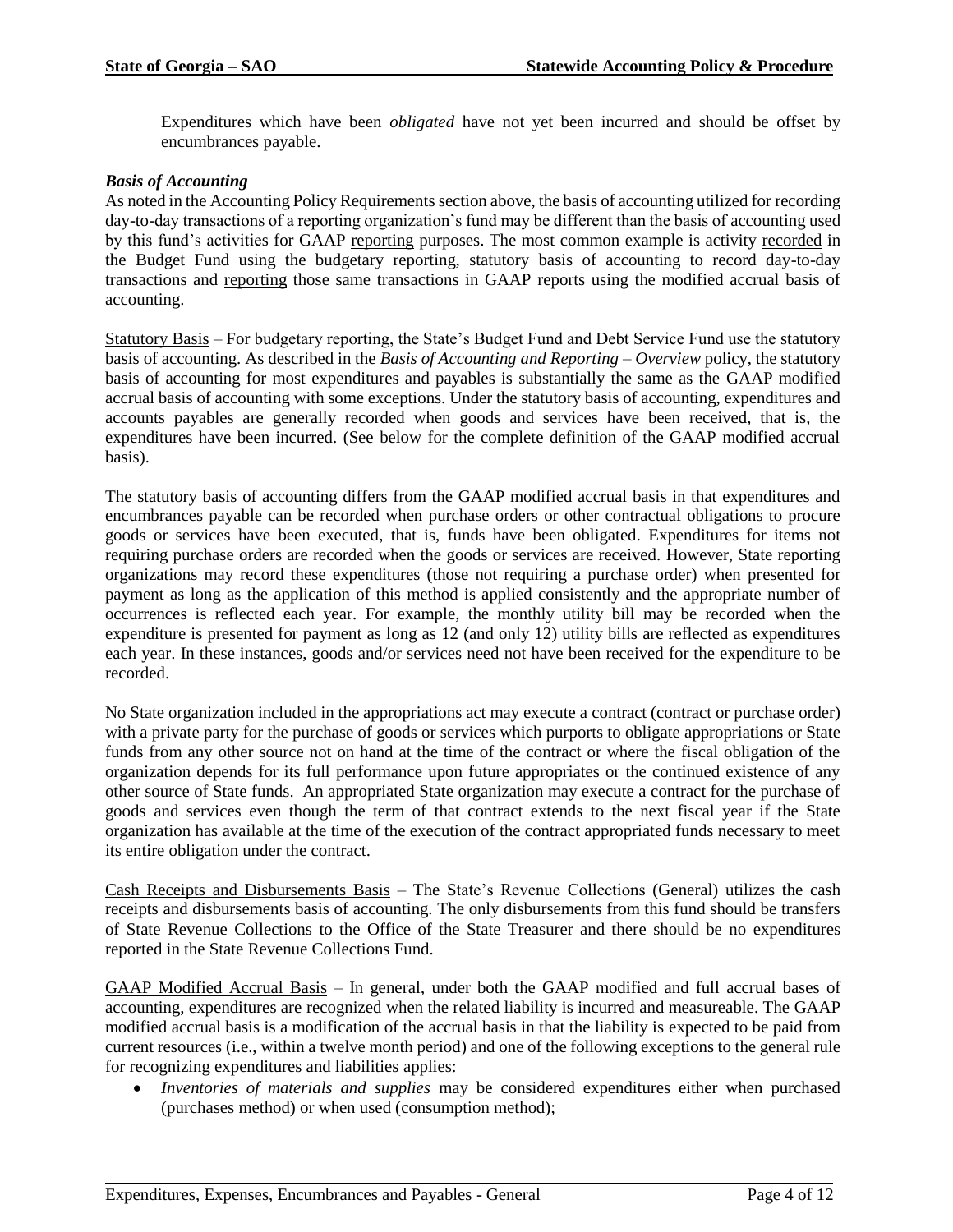- *Prepaid insurance and similar items* may be considered expenditures either when paid for (purchases method) or when consumed (consumption method);
- *Depreciation, amortization and other similar allocations* are not recognized in governmental fund accounting;
- *Debt service expenditures and expenditures related to compensated absences, claims and judgments and other long-term liabilities* are recorded only when the payment is due, or for debt service expenditures, when amounts have been accumulated in the debt service fund for payments to be made early in the subsequent fiscal year; and
- *Unmatured principal and interest on general obligation, long-term debt* are recorded when due.

GAAP Accrual Basis – As described above, under the GAAP accrual basis of accounting, expenses are recognized when the liability is incurred regardless of when payment is made. Consumption of resources for which only the current portion is recognized as expenditures under the GAAP modified accrual basis and for which there is also a long-term component are removed from expenditures and reported as changes in the related long-term asset or liability. For example, equipment purchases meeting capitalization thresholds are removed from expenditures and reflected as additions to capital assets; principal payments are removed from expenditures and reflected as reductions of bonds payable and the appropriate amounts of deferred amounts on refundings of general obligation bonds are recognized as expenses over the life of the refunding bonds issued.

#### <span id="page-4-0"></span>**Accounting Procedures:**

The following procedures are used by organizations in the State of Georgia reporting entity to meet the requirements for statutory and GAAP reporting purposes.

#### *Accounting Transactions and Journal Entries*

State reporting organizations using the statewide financial system are required to use the general ledger chartfields for each expenditure/expense and payable transaction. These chartfields may be different for budgetary reporting and GAAP transactions, such that journal entries may be required to convert between the various bases of accounting required for reporting. For a complete listing and description of the required chartfields, consult the Reporting Structure and Chart of Accounts page on the SAO website [\(sao.georgia.gov > Reporting > Reporting Structure and Chart of Accounts\)](http://sao.georgia.gov/reporting-structure-and-chart-accounts). In accordance with the *Chart of Accounts – Structure Overview* policy, those State reporting organizations that do not use the statewide financial system (Teamworks) must maintain a crosswalk from their local chart of accounts to the statewide chart of accounts.

A comprehensive example of the accounting entries required for expense, expenditure, encumbrance, and payable activity under the various bases of accounting is provided in Attachment I of this policy. The examples in Attachment I reflect normal operating transactions such as the purchase of goods and/or services. Each example begins with the recording of a transaction using the statutory basis of accounting and provides the adjusting entries needed to convert to the modified and/or accrual basis of accounting.

#### *Year-end Accounting Procedures*

l

Funds that operate on a statutory basis must convert their accounting activity to the GAAP modified accrual and/or GAAP accrual bases of accounting for the Comprehensive Annual Financial Report (CAFR)<sup>1</sup>.

<sup>&</sup>lt;sup>1</sup> Most of these adjustments are performed by SAO based on information reported on the year-end forms.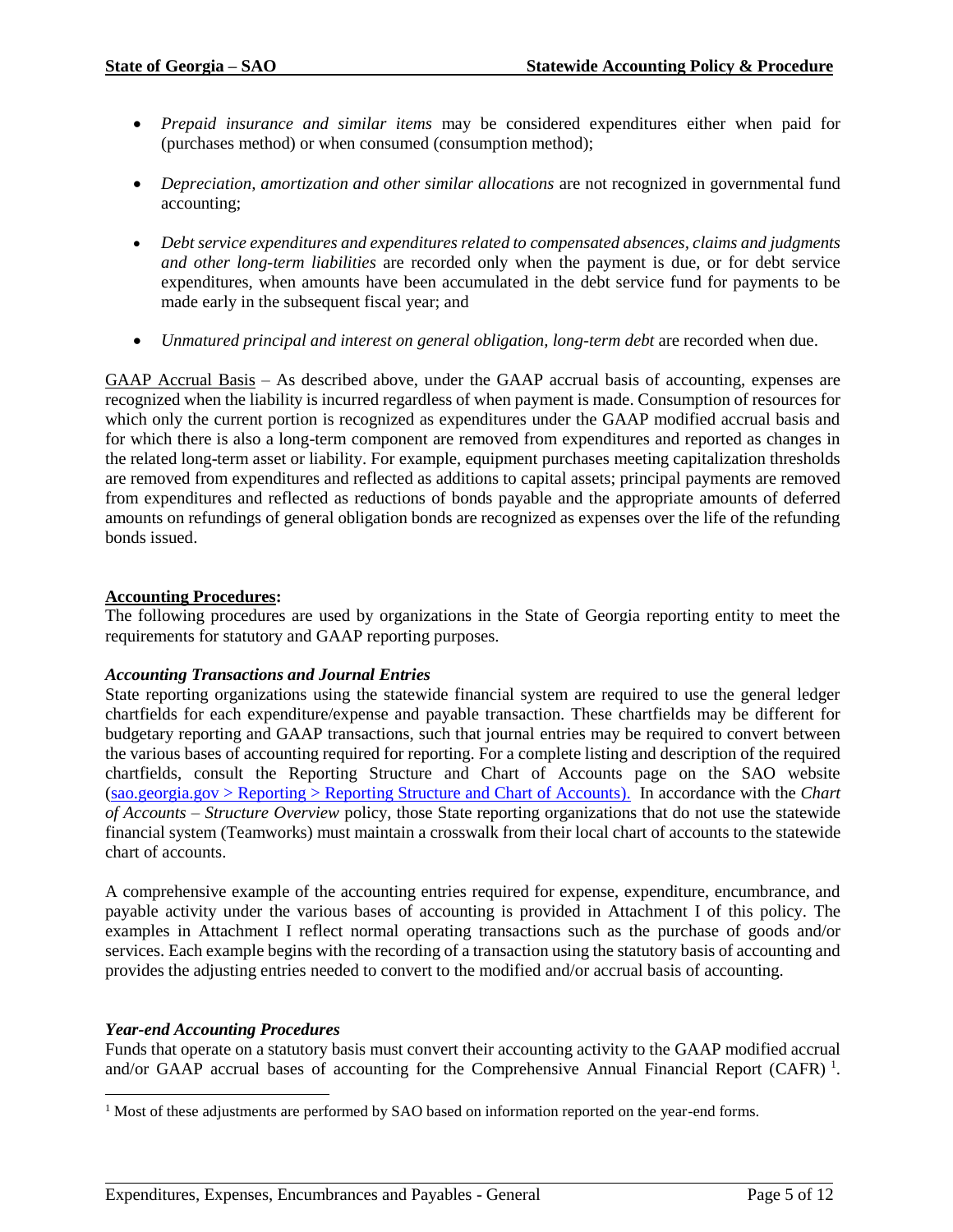Proprietary and fiduciary funds that do not operate on a statutory basis use the GAAP accrual basis of accounting throughout the year.

Statutory Basis for Budgetary Compliance Reporting – At fiscal year-end, accruals are required for unencumbered goods and services received but not processed through the accounts payable subsystem. Also, a reclassification from encumbrances payable to accounts payable is required for any encumbered purchases that are received by year-end but not yet reported as accounts payable.

Converting to GAAP Modified Accrual Basis for CAFR Reporting – the following are the most common types of adjustment required to convert to the GAAP modified accrual basis:

- *Encumbrances payable* For the most part, the statutory basis exceptions to the GAAP modified accrual basis, described in the Basis of Accounting sections above, are converted to GAAP modified accrual when expenditures and encumbrances payable are eliminated from the GAAP financial statements. The prior year elimination of encumbrances payable must also be reversed for the current year's reporting.
- *Teachers' salaries* Contract balances for teachers' salaries are accrued at fiscal year-end as teachers' salaries have been earned by fiscal year-end, even though salary payments are made to teachers in the subsequent fiscal year.
- *Acquisition of general capital assets under capital leases* When a capital lease represents the acquisition or construction of a general capital asset, the acquisition or construction of the general capital asset should be reflected as an expenditure and other financing source in the year of the lease's inception. These expenditures are not expenditures on the statutory basis.
- *Department of Community Health Prepaid Items* The employer's portion of health insurance benefits paid in June of each year and applicable to coverage of the subsequent fiscal year is recorded as a prepaid item.
- *Prior period adjustments* Amounts reported on the statutory basis as prior period adjustments that relate to expenditures accounts are reclassified on the GAAP modified accrual basis to adjustments of current year expenditure balances. If these adjustments are significant at the State level, they may be reported as accounting changes.
- *Expenditures for items not requiring purchase orders* As described above, under the statutory basis, expenditures may be recorded for items not requiring purchase orders even if goods and/or services have not been received during the reporting period as long as recording is consistent and the appropriate numbers of occurrences are reflected in a particular fiscal year. For GAAP reporting, expenditures should be adjusted to reflect only the goods and/or services received during the reporting period.
- *Additional items* There are expenditures removed from statutory basis statements in order to report certain budgetary organizations in funds other than the General Fund in the CAFR. These include the Board of Regents, the Technical College System of Georgia, the Employees' and Teachers Retirement Systems and certain operations of the Department of Administrative Services. There may also be activities added to the State's General Fund that are not included in the statutory basis financial statements.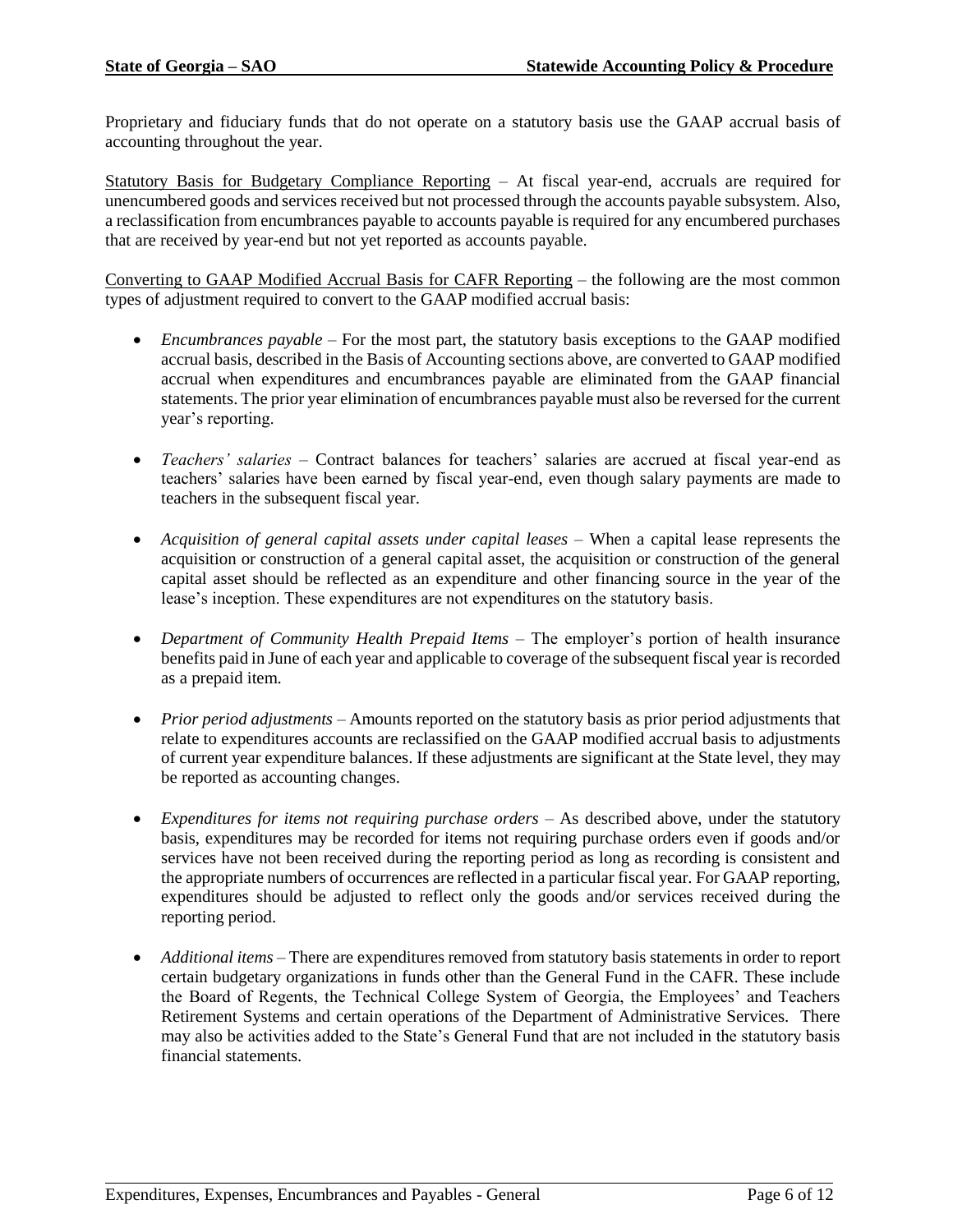Converting to GAAP Accrual Basis for CAFR Reporting – the following are the most common types of adjustment required to convert to the GAAP full accrual basis:

- The governmental portion of internal service fund activity is incorporated into governmental activities.
- Capital assets additions are converted from expenditures to additions to capital assets. This includes conversion of the expenditures added, in the GAAP modified accrual basis entries above, for new capital leases.
- Payments on long-term debt are converted from expenditures to reductions of the long-term debt obligations.
- Accrued interest payable on long-term debt is posted.
- Debt service expenses are adjusted for current period amortizations of debt-related obligations or deferred outflows such as arbitrage, deferred amounts on refunding and bond premiums.
- Debt service expenses are reduced for principal eliminated in cash defeasements.
- Compensated absences payable are posted.
- Claims and judgments payable, including actuarial estimates of incurred, but not reported health benefit program claims, are posted.
- Depreciation expense and related accumulated depreciation are posted.
- Appropriations to fiduciary funds are reclassified from transfers to expenses as the fiduciary funds are not included in the Government-wide financial statements.
- Pension liabilities and their related deferred outflows are posted.

Accrual Basis for Funds Not Reporting on a Statutory Basis – Expenses and payables are recognized when incurred, regardless of when the payment is actually made as discussed above.

Those State reporting organizations that record day-to-day expenditures and payable transactions on a basis of accounting that varies from the GAAP reporting basis requirements must identify and provide reconciling differences between the bases of accounting to SAO. This process enables the conversion to the appropriate GAAP basis of accounting for GAAP financial reporting purposes. The year-end reporting package, as provided by SAO, accommodates the process of the identification and submission of these differences. Timely completion of each form facilitates the conversion process. Year-end forms are available on the Reporting Forms page of the SAO website (sao.georgia.gov [> Statewide Reporting > Year-End](http://sao.georgia.gov/year-end-reporting) Forms)

These year-end forms and other tools applicable to expenditures and payables include:

- Fund Balance (Appropriated) or (Non-Appropriated)
- Capital Assets, Depreciation, and CIP
- Unrecorded Receivables and Payables
- Long-Term Liabilities
- Lease Agreement Data
- Applicable Fund Balance form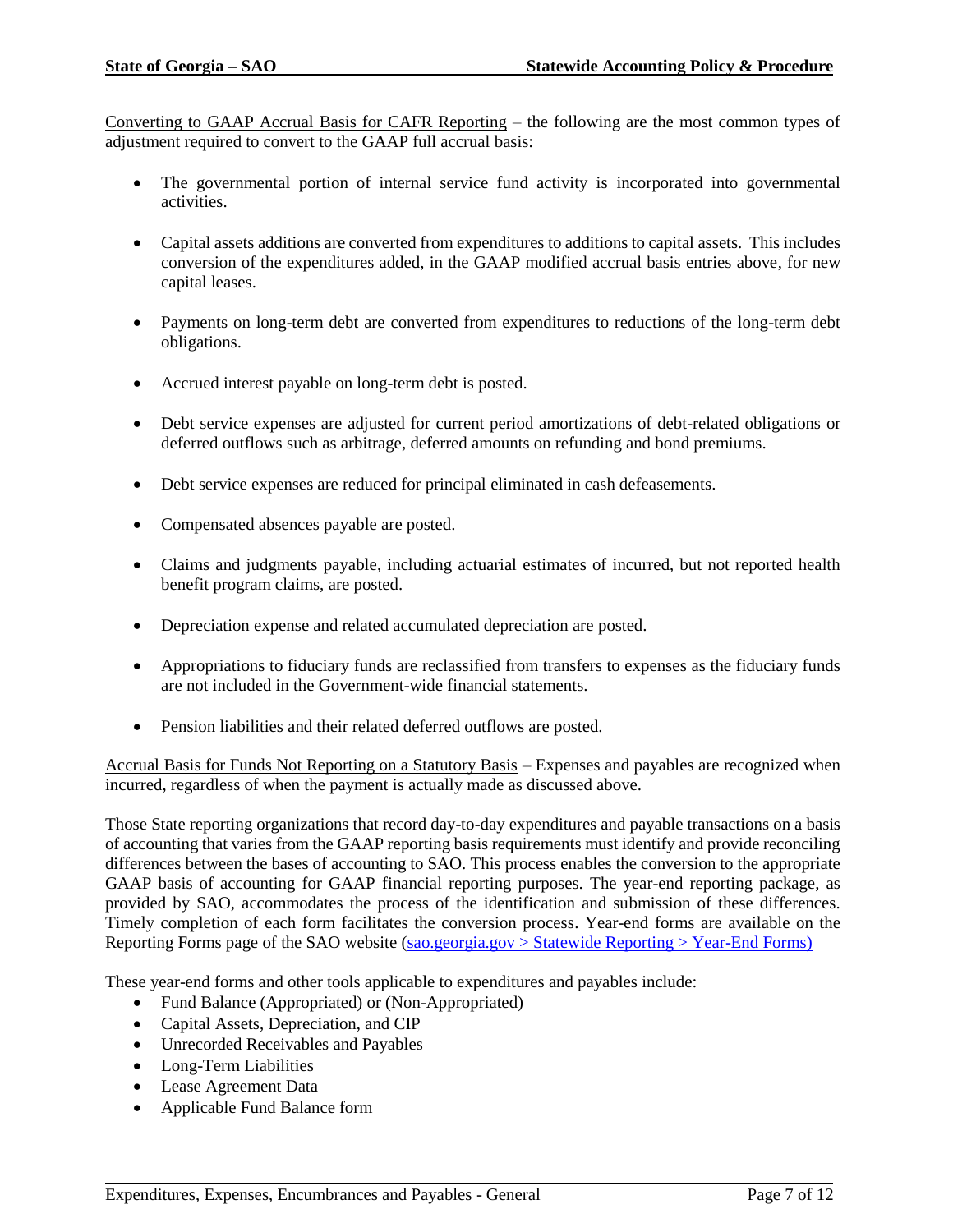- Year-End Questionnaire
- Fiscal Year-End Close Checklist

Please see the individual form on SAO's website for an explanation as to how the requested information assists SAO in the reconciliation process from transactions recorded on a statutory basis of accounting to GAAP financial statements reporting.

#### *Statement Presentation and Disclosure Requirements*

Statement Presentation for Various Reporting Perspectives

- *Budgetary Statements* Statutory basis expenditures included in the budgetary financial statements are presented at the program level by funding source in accordance with the legal level of budgetary control included in the State's Appropriations Acts.
- *CAFR Governmental Funds Statements* When budgetary statements are converted to the GAAP modified accrual basis for governmental funds fund-level reporting in the CAFR, the statutory and cash receipts and disbursements basis expenditure categories (that are not eliminated in the conversion to GAAP) are segregated into the function that most appropriately represents the primary activities of the budget unit (agency). Functions include general government, education, health and welfare, transportation, public safety, economic development and assistance, culture and recreation, and conservation. The governmental funds also include capital outlay and debt service activity that are not part of the budgetary statements.
- *CAFR Proprietary Fund Statements* Enterprise funds fund-level reporting distinguishes operating expenses from nonoperating expenses, with operating expenses being the cost of goods sold and the cost of services provided and nonoperating expenses being limited to items not directly related to the principal and usual activity of the fund.
- *CAFR Government-wide Statements* The functional presentation of expenditures in the governmental funds fund-level statements is also utilized in government-wide reporting for expenses. The functions for expenses of business-type activities and component units is the reporting organization itself, with major business-type activities and component units presented separately and nonmajor business-type activities and nonmajor component units presented in the aggregate.

#### Required Disclosures

- The *GASB Codification, Section 2300* requires the following disclosures in the financial statements regarding expenditures and expenses, prepaid items, payables and deferred outflows:
	- o The policy for eliminating internal activity (including internal service funds) in the governmentwide statement of activities
	- o The policy for allocating indirect expense to functions in the government-wide statement of activities – The State does not currently allocate indirect expenses
	- o Unusual or significant accounting policy for material expenditures and expenses
	- o Vacation, sick leave, and other compensated absences
	- o The policy for defining operating expenses in proprietary fund statements of revenues, expenses and changes in fund net position
	- o Significant contingent liabilities
	- o Annual pension costs and net pension obligations
	- o Annual other postemployment benefit (OPEB) cost and net OPEB obligations
	- o Other employee benefits
	- o Debt service requirements to maturity
	- o Required disclosures about leases
	- o Construction and other significant commitments, including encumbrances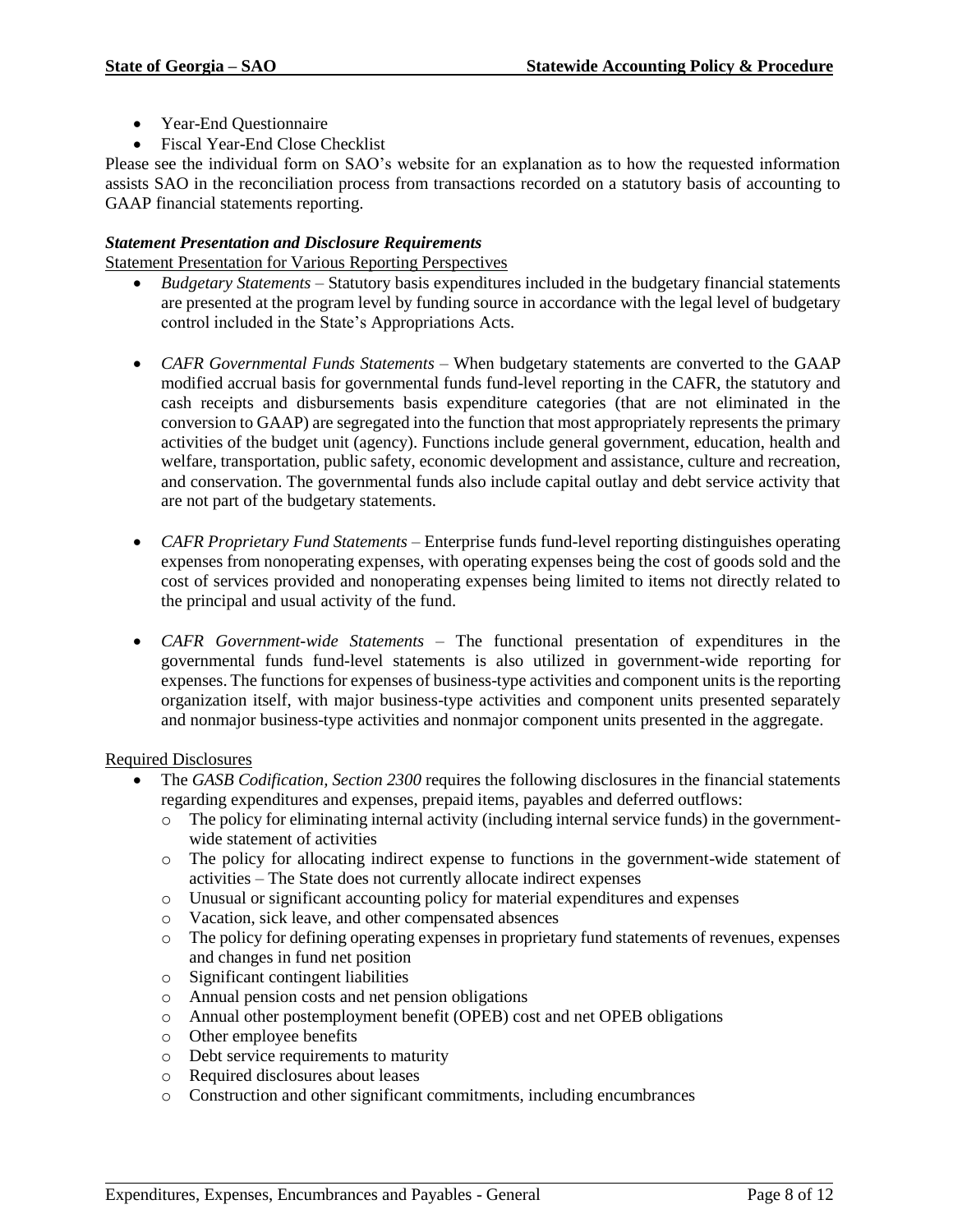- o Claims and judgments
- o Required disclosures about long-term liabilities
- o Interfund balances
- o Short-term debt instruments and liquidity
- o Debt refundings, extinguishments and troubled debt restructuring
- o Interfund eliminations in fund financial statements not apparent from headings
- o Pension plans
- o Postemployment benefit plans other than pension plans
- o Bond, tax or revenue anticipation notes excluded from fund or current liabilities
- o Special assessment debt and related activities
- o Demand bonds
- o Landfill closure and postclosure care
- o Pollution remediation obligations
- o On-behalf payments for fringe benefits and salaries
- o Entity involvement in conduit debt obligations
- o Amount of interest expense included in direct expenses in the government-wide statement of activities
- o Significant transactions or other events that are either unusual or infrequent but not within the control of management
- o Nature of individual elements of a particular reconciling item
- o Disaggregation of payable balances
- o Impairment losses, idle impaired capital assets, and insurance recoveries when not otherwise apparent from the face of the financial statements
- o Termination benefits
- o Short-term obligations
- o Long-term construction-type contracts
- o Description of payables that represent contractual obligations to pay money on fixed or determinable dates, whether or not there is any state provision for interest, including the effective interest rate and the face amount
- o Nonmonetary transactions
- o Information about deferred outflows and the effect on net position
- o Encumbrances outstanding
- Per *GASB Codification Section 2400.102*, a government with significant budgetary perspective differences that result in the government's not being able to present budgetary comparisons for the general fund and each major special revenue fund is required to present budgetary comparison schedules as Required Supplementary Information (RSI) based on the fund, organization, or program structure that the government uses for its legally adopted budget. The State presents budgetary comparisons as RSI for the Budget Fund, the structure of its legally adopted budget.

#### <span id="page-8-0"></span>**Authority:**

- GASB Statement No. 33, *Accounting and Financial Reporting for Nonexchange Transactions*
- GASB Statement No. 34, *Basic Financial Statements – and Management's Discussion and Analysis – for State and Local Governments*
- GASB Statement No. 54, *Fund Balance Reporting and Governmental Fund Type Definitions*
- GASB Statement No. 63, *Financial Reporting of Deferred Outflows of Resources, Deferred Inflows of Resources, and Net Position*
- GASB Statement No. 65, *Items Previously Reported as Assets and Liabilities*
- Georgia Constitution, Article III, Section IX, Paragraph III. *General Appropriations Bill*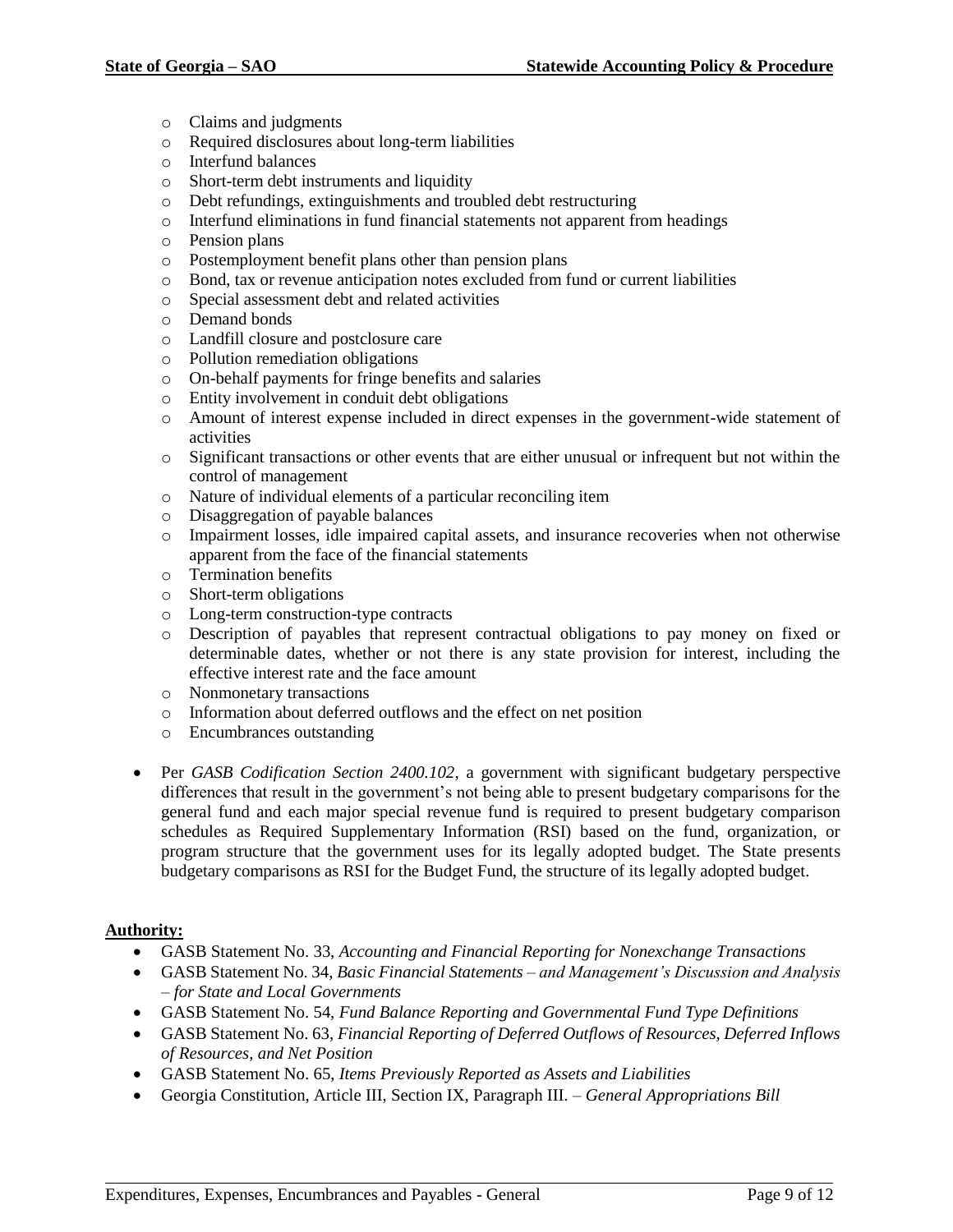- Georgia Constitution, Article III, Section IX, Paragraph IV. *General Appropriations Act*
- NCGA Statement 1, *Governmental Accounting and Financial Reporting Principles*
- NCGA Statement 5, *Accounting and Financial Reporting Principles for Lease Agreements of State and Local Governments*
- GASB Codification Section 1600, *Basis of Accounting*
- GASB Codification Section 1800, *Classification and Terminology*
- GASB Codification Section 2300, *Notes to Financial Statements*
- GASB Codification Section 2400, *Budgetary Reporting*
- GASB Interpretation No. 6, *Recognition and Measurement of Certain Liabilities and Expenditures in Government Fund Financial Statements*

## <span id="page-9-0"></span>**Applicability:**

This accounting policy applies to all organizations included in the State of Georgia reporting entity. Refer to the *Management Responsibilities* policy for a summary of general financial reporting responsibilities.

## <span id="page-9-1"></span>**Definitions:**

*Accounts Payable* – A current liability account reflecting amounts owed to individuals, firms, corporations, organizations, other governmental units, or other GAAP funds for goods and services received by a government.

*Encumbrance* – A commitment related to an unperformed (executory) contract for goods or services. For financial reporting purposes, encumbrance accounting is restricted to governmental funds [NCGA Statement 1]. For GAAP purposes, an encumbrance is not an expenditure; it represents the estimated amount of expenditure that will occur if an unperformed contract in process, such as a purchase order, is fulfilled.

*Exchange Transaction* – A transaction in which each party receives and gives up essentially equal values.

*Expenditures* – Under the current financial resources measurement focus (e.g., the GAAP modified accrual basis), decreases in net financial resources, not properly classified as other financing uses. Expenditures include current operating transactions requiring the present or future use of net current assets, debt service and capital outlays, and intergovernmental grants, entitlements and shared revenues.

*Expenses* – Under the economic resources measurement focus (e.g., the GAAP full accrual basis), decreases in total net assets during the current period such as, outflows or the other use of assets or incurrence of liabilities (or a combination of both), regardless of the timing of cash flows. Examples include salaries, compensated absences, pollution remediation, interest, depreciation and amortization, and other outflows or uses resulting from delivering or producing goods, rendering services or carrying out other activities that constitute the entity's ongoing major or central operations.

*Government-mandated nonexchange transaction* – Situation where a higher level government requires performance of a lower level government and provides it full or partial funding to do so.

*Liability* – Present obligation to sacrifice resources that the government has little or no discretion to avoid.

*Nonexchange Transaction* – A transaction in which a government (including the federal government, as a provider) either gives value (benefit) to another party without directly receiving equal value in exchange or receives value (benefit) from another party without directly giving equal value in exchange.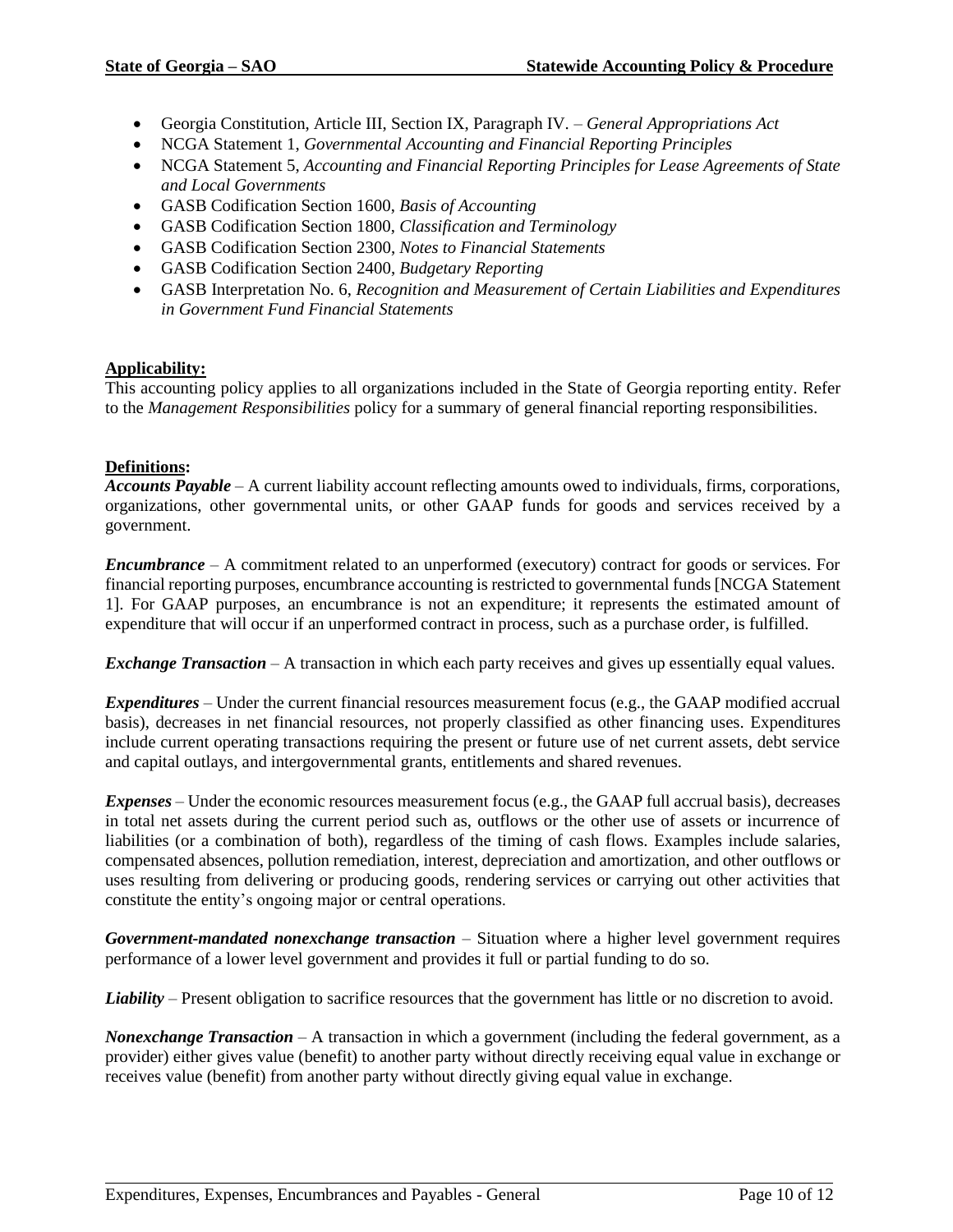*Voluntary Nonexchange Transactions* – Transactions that result from legislative or contractual agreements, other than exchanges, entered into willingly by the parties to the agreement (for example, certain grants and private donations).

#### <span id="page-10-0"></span>**Forms and Attachments:**

Attachment I: Expenditures/Expenses/Payables Example - (on next page)

(The remainder of this page has been left blank intentionally.)